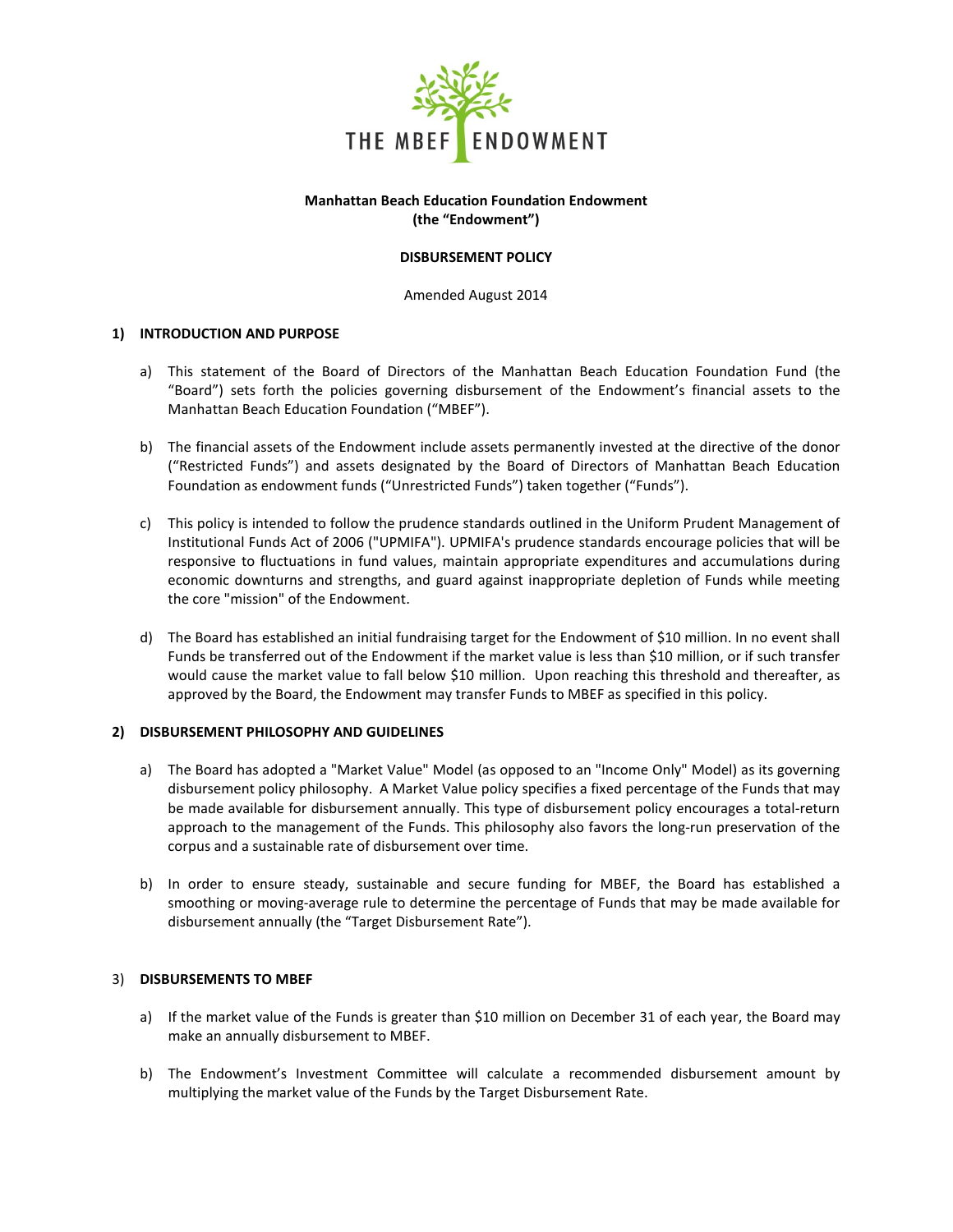

- i) The market value used to calculate the recommended disbursement amount is (i) the trailing threeyear average of the calendar year-end values of the Funds if such value is equal to or greater than \$15 million; or (ii) the current calendar year-end value of the Funds if such value is less than \$15 million (the "Market Value"). *[Consider using 3 yr ave in (i) no matter what the MV]*
- ii) The Target Disbursement Rate used to calculate the recommended disbursement amount is:

|                             | <b>Target Disbursement</b> |
|-----------------------------|----------------------------|
| <b>Market Value</b>         | Rate                       |
| Less than \$10,000,000      | 0%                         |
| \$10,000,000 - \$12,000,000 | 1%                         |
| \$12,000,001 - \$13,000,000 | 2%                         |
| \$13,000,001 - \$14,000,000 | 3%                         |
| \$14,000,001 - \$15,000,000 | 4%                         |
| Over \$15,000,000           | 5%                         |

- c) Procedures for affecting the annual disbursement are outlined in Exhibit 1 to this Disbursement Policy, "Disbursement Policy Procedure."
- d) The Board acknowledges that no disbursement policy can envision all possible scenarios and permutations that may occur. As such, the Board will evaluate the all circumstances in (including, but not limited to market performance, economic conditions, and other external factors) in order to determine, in its full discretion, the actual Target Disbursement Rate. Such determination may result in a Target Disbursement Rate that is less than the Target Disbursement Rate specified in (3)(b).

# **4) MATERIAL DIRECTED GIFTS**

a) In the event of a gift (i) in excess of \$500,000 or (ii) greater than 5% of the Funds (a "Material Directed Gift"), the Board will, in its sole discretion, determine the guidelines applicable to its acceptance, administration and disbursement, in accordance with the principles outlined in UPMIFA.

#### **5) OPERATING EXPENSES**

a) Endowment's annual operating expenses are limited to 2% of Funds and are to be paid using Unrestricted Funds. The Board will review this limitation periodically and may, in its sole discretion, reduce this percentage as the Endowment grows significantly. Funds that are not applied to operating expenses in any one year may be carried over to the subsequent year.

# **6) AMENDMENTS TO THIS POLICY**

a) The Board may amend this policy in order to maintain the Endowment's primary objective, which is to provide steady, sustainable and secure funding for MBEF. To achieve this objective, the Board will invest Funds in a manner consistent with the Endowment's Investment Policy.